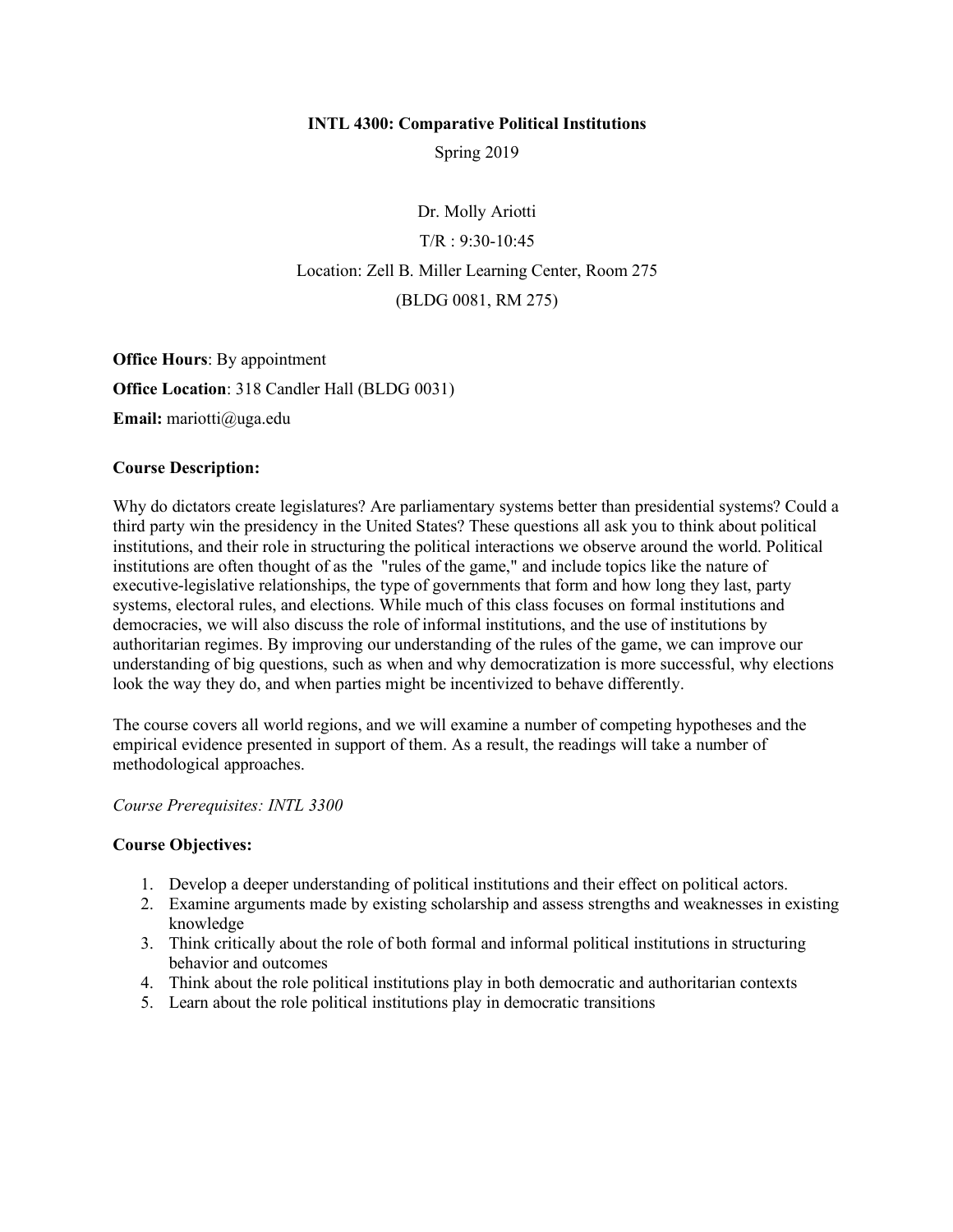### **Course Requirements:**

You are expected to (1) attend all lectures; (2) complete the required reading before the start of each class; (3) complete all assignments. In the event of an emergency, it is expected you will contact me with appropriate documentation within 24 hours of a missed class or assignment deadline.

Your responsibilities will often force you to make choices about what you need to prioritize. If you have a conflict and cannot attend class, I expect you to communicate with me in a timely fashion, preferably in advance of the absence. I will not take attendance every class, however I will collect group work and other in-class assignments that will make up your participation grade. As a result, in order to score high marks on participation, you will need to be in class. Because I expect you to attend all lectures, **I will not post slides or notes online.** You should try to befriend some classmates early on so that you can make a copy of their notes in the event that you are absent. I will not make photocopies of my notes, nor will I hold a special make up class session during my office hours.

If you have any special accommodations, I expect that you will provide me with all necessary paperwork during the first week of class, and set up a time to meet with me to discuss what I expect from you.

## **Participation:**

I have one rule about participation in my classes: Class has to be made better by your presence than it would have been otherwise. If you improve the quality of class in some way, you will write a sentence or two describing what you contributed and why it mattered on a piece of paper that YOU MUST TURN IN to me on your way out of class. You must hand it to me, directly, and I will either accept it, or reject it. To earn full credit for participation in class, you need to have turned these slips in for a majority of class meetings.

### **Assignments:**

I will discuss assignments in class, and after that discussion information about the assignment and deadline may be posted to eLC. If you are absent, I encourage you to speak with a classmate or come to office hours in order to be clear about the expectations.

Each assignment is due **in class** (paper copy in person in class, unless specifically noted otherwise). Late assignments will be accepted, but penalized commensurate with lateness. I reserve discretion to set a deadline after which I will accept no further late work. It is always best to contact me directly (by whichever means you feel most comfortable) to discuss late work, or other reasons why you may have a problem meeting a deadline. I understand that sometimes things get overwhelming, and I want to work with you to find a solution – but you need to take responsibility by talking to me.

If you know there will be a conflict with a deadline, it is best to talk to me before the assignment is due, rather than the day of or after the fact. I am always happy to accept work before a deadline, if you know that you will be absent on the due date.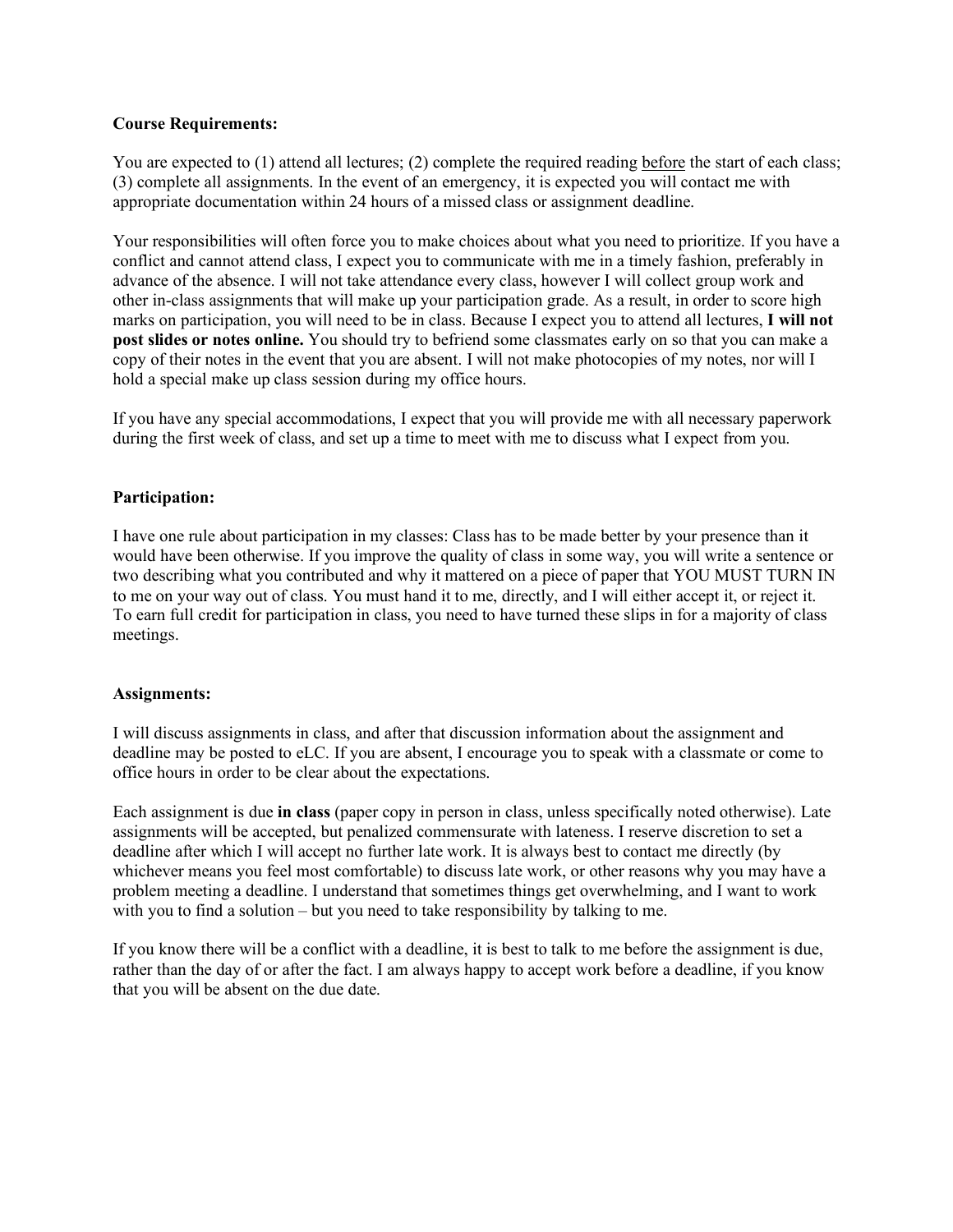### **Grading and Scale:**

Class participation: 10% Homework assignments  $(6,$  worth  $5\%$ -10% each):  $50\%$ Midterm: 20% Final: 20%

| $A(93-100)$     | $C+$ (77-79.9)  |
|-----------------|-----------------|
| A- $(90-92.9)$  | $C(73-76.9)$    |
| $B+ (87-89.9)$  | $C - (70-72.9)$ |
| $B(83-86.9)$    | $D(60-69.9)$    |
| $B - (80-82.9)$ | FAIL $(0-59.9)$ |
|                 |                 |

#### **Required Course Materials:**

There is no required textbook for this course. Occasionally readings or chapters excerpted from books will be placed on eLC for you to access. Otherwise, readings are available through the library website (in order to access these readings you may either need to be on campus or logged into your UGA library access acount). If you have trouble locating a particular scholarly article, you can often find a copy posted on the author's professional website (try searching their name and "political science"), or on Google Scholar. You may also use the university subscription to the *Washington Post* in order to access articles from the Monkey Cage blog which may be assigned as reading or discussed in class.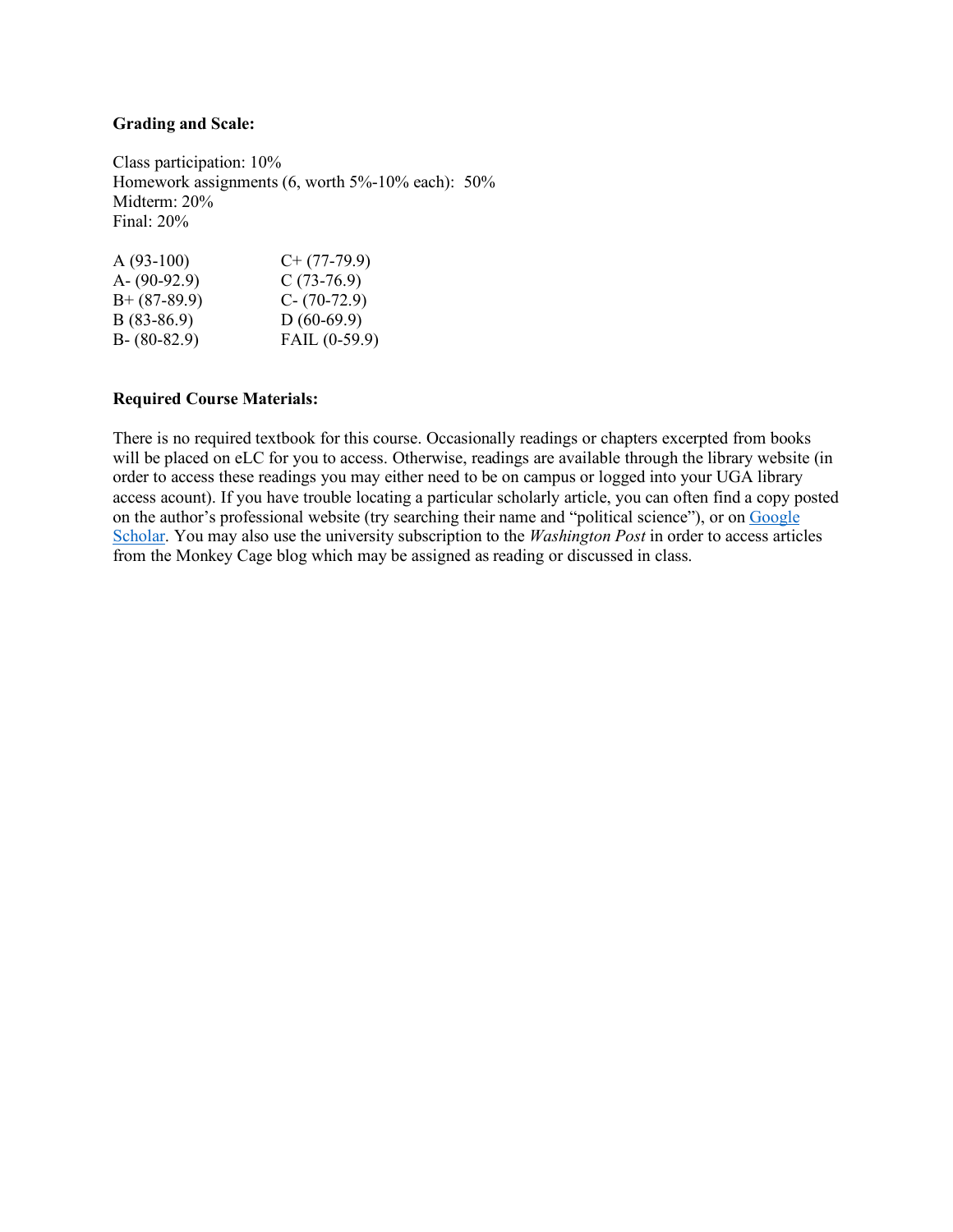### **SCHEDULE OF CLASSES**

Readings should be completed *prior to class* on the day they are listed. Assignments are listed on the day I will discuss them in class, and the due date is clearly listed along with the instructions below.

*The course syllabus is a general plan for the course; deviations announced to the class by the instructor may be necessary. While I might adjust the timing for topics if we are unable to cover them as planned, I will not move the exam dates.*

#### **Week 1: January 9-11 Introduction**

*Thursday:* Course overview, introductions Challenges of measuring democracy

#### *No required reading*

*Further [optional] reading:*

- 1. Lijphart, Arend. 1999. *Patterns of Democracy*. Ch. 2, p. 9-30 (Skim -- posted on eLC)
- 2. Bevir, Mark. 2010. "The Odd Couple: Coalition government in Britain." (Skim this, updates parts of p. 11 in Lijphart that are a bit out of date!)
- 3. Lijphart, Arend. 1999. *Patterns of Democracy*. Ch. 3, p. (posted on eLC)
- 4. BBC. 2017. "Why don't we elect MPs by proportional representation?"
- 5. NYT. 2017. "Theresa May Reaches Deal for Backing of Northern Ireland Party."

**HOMEWORK 1:** Complete the syllabus quiz on eLC. All questions can be answered using the syllabus, which is posted to Week 1 of eLC's course content modules. You will only have one attempt to take this quiz, so be sure not to start it until you are ready to complete it.

### **DUE JANUARY 15 BY START OF CLASS (9:30 AM TUESDAY)**

\*\* Get a head start on Homework 2 for next week \*\*

**HOMEWORK 2:** Using the DD criteria we discussed in class, code Burkina Faso and France in 2017. Write one sentence for each dimension of their coding rules (4 for each country, 8 sentences total – more than 'yes' or 'no,' please), explaining why you code it the way you do. Be prepared to discuss these in class on Friday! Please write or print a copy to turn in at the end of Friday's class.

You must include a list of references with your paper, and clearly document where you found information using in-text citations.

#### **DUE NEXT THURSDAY IN CLASS (JANUARY 17)**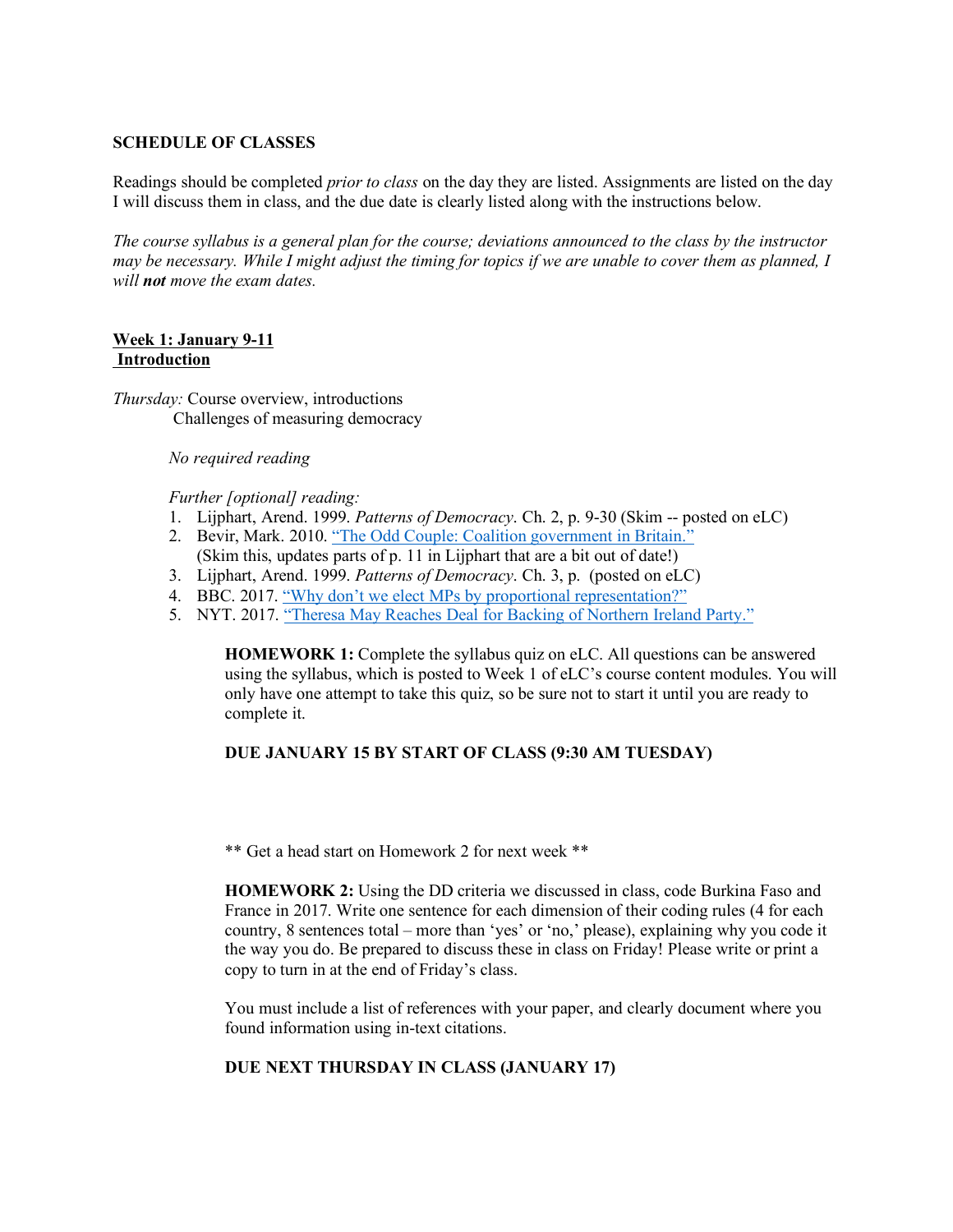## **Week 2: January 14-18 Types of Democracy: Parliamentary democracies**

*Tuesday:* Introduction to three types of democracy (overview) – Parliamentary democracies *Required reading:*

1. Clark, Golder, Golder. 2017. *Principles of Comparative Politics*. p.454-457 (posted on eLC)

*Further [optional] reading:*

- 1. Stepan and Skach. 1993. "Constitutional Frameworks and Democratic Consolidation: Parliamentarism versus Presidentialism." *World Politics.* 46:1, p. 1-22.
- 2. Linz. 1990. "The Virtues of Parliamentarism." *Journal of Democracy.* 1:4, p. 84-91.

**HOMEWORK 2 REMINDER:** Using the DD criteria we discussed in class, code Burkina Faso and France in 2017. Write one sentence for each dimension of their coding rules (4 for each country, 8 sentences total – more than 'yes' or 'no,' please), explaining why you code it the way you do. Be prepared to discuss these in class on Friday! Please write or print a copy to turn in at the end of Friday's class.

You must include a list of references with your paper, and clearly document where you found information using in-text citations.

## **DUE THURSDAY IN CLASS (JANUARY 17)**

#### *Thursday:* Delegation and parliamentary democracy

*Required reading:*

- 1. Strom, Müller, Bergman. 2003. *Delegation and Accountability in Parliamentary Democracies.* Ch. 1, p. 2-32 (posted on eLC)
- 2. Huber and Lupia. 2001. "Cabinet Instability and Delegation in Parliamentary Democracies." *American Journal of Political Science*. 45:1, p. 18-32.

*Further [optional] reading:*

1. Gerring, Thacker, Moreno. 2009. "Are Parliamentary Systems Better?" *Comparative Political Studies.* 42:3, p.327-359.

# **BRING HOMEWORK 2 TO CLASS TO TURN IN**

#### **Week 3: January 21-25 Types con'd: Semi-presidential democracies**

*Tuesday:* Semi-presidential democracies

*Required reading:*

1. Duverger. 1980. "A New Political System Model: Semi-presidential Government." *European Journal of Political Research*. 8, p. 165-187. (posted on eLC)

*Further [optional] reading:*

- 1. Schleiter and Morgan-Jones. 2010. "Who's in Charge? Presidents, Assemblies, and the Political Control of Semipresidential Cabinets." *Comparative Political Studies*. 43:11, p. 1415-1441.
- 2. Elgie and Moestrup, eds. 2007. *Semi-Presidentialism Outside Europe: A Comparative Study*. Routledge Press.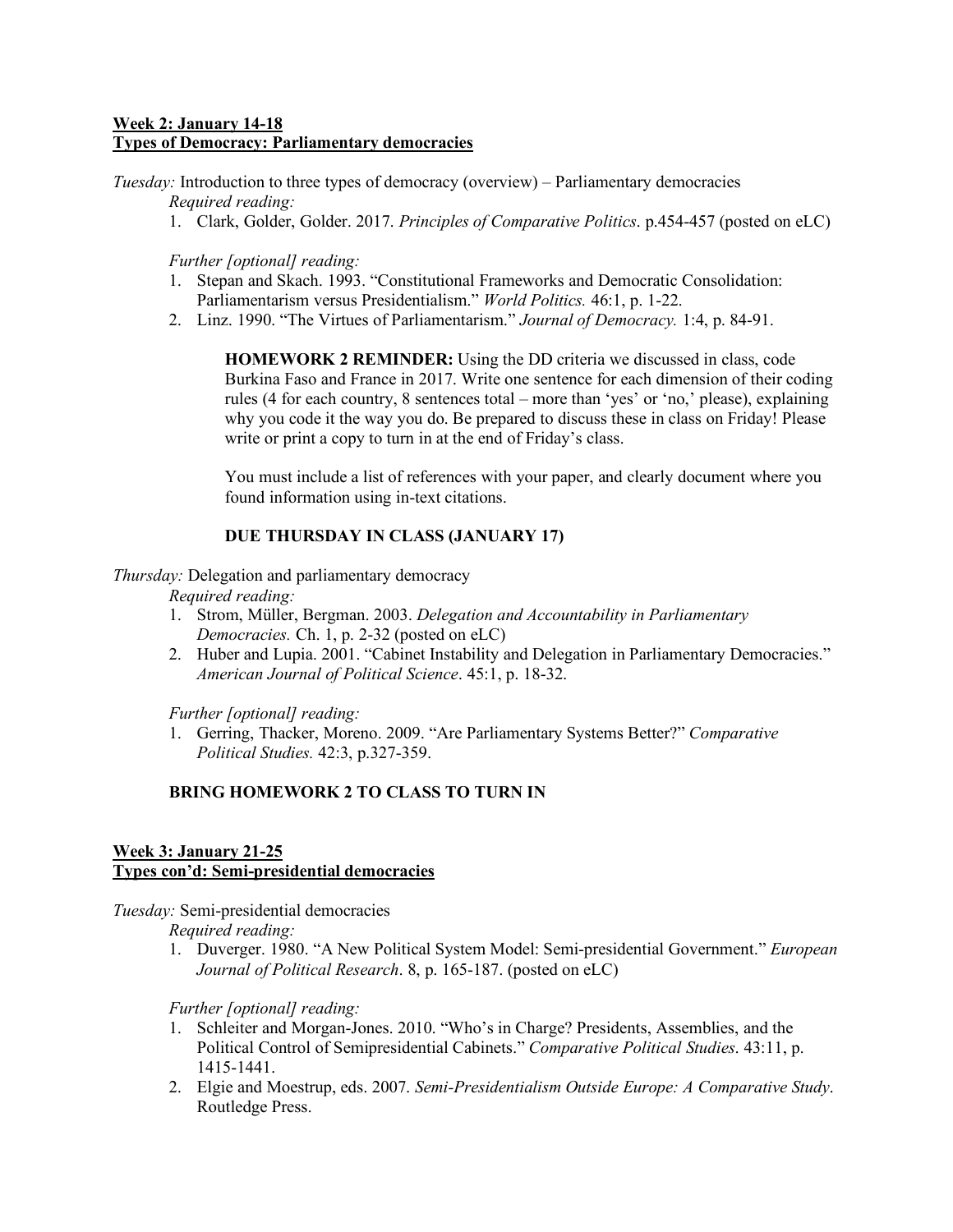### *Thursday:*

*Required reading:*

1. Elgie. 2008. "The Perils of Semi-presidentialism. Are They Exaggerated?" *Democratisation*. 15:1, p. 49-66.

# *Further [optional] reading:*

1. Cheibub and Chernykh. 2009. "Are semi-presidential constitutions bad for democratic performance?" *Constitutional Political Economy.* 20:3, p. 202-229.

### **Week 4: January 28-February 1 Types con'd: Presidential democracies**

### *Tuesday:*

*Required reading:*

1. Linz. 1990. "The Perils of Presidentialism." (posted on eLC)

#### *Further [optional] reading:*

- 1. Mainwaring. 1993. "Presidentialism, Multipartism, and Democracy: The Difficult Combination." *Comparative Political Studies*. 26:2, p. 198-228.
- 2. Van de walle. 2003. "Presidentialism and Clientelism in Africa's Emerging Party Systems." *Journal of Modern African Studies.*

**HOMEWORK 3:** Consider our discussions about parliamentary, semi-presidential, and presidential democracies from class and the readings. Is there one that you think is *always* the best choice? Why? Are there certain circumstances where one arrangement might be preferable to another? What characteristics would you see as making one type or another better or worse for a country? Write one page (double-spaced) explaining the strengths and weaknesses of each type of democracy, and under what circumstances you think it is the best choice.

You must include a list of references with your paper, and clearly document where you found information using in-text citations.

### **DUE FEBRUARY 5 (TUESDAY)**

#### *Thursday:*

### *Required reading:*

1. Chaisty, Cheeseman, Power. 2012. "Rethinking the 'presidentialism debate': conceptualizing coalitional politics in regional perspective." *Democratization*, p. 1-23.

#### *Further [optional] reading:*

1. Martinez. 2017. "Presidential survival in South America: Rethinking the role of democracy." *International Political Science Review*. 38:1, p. 40-55.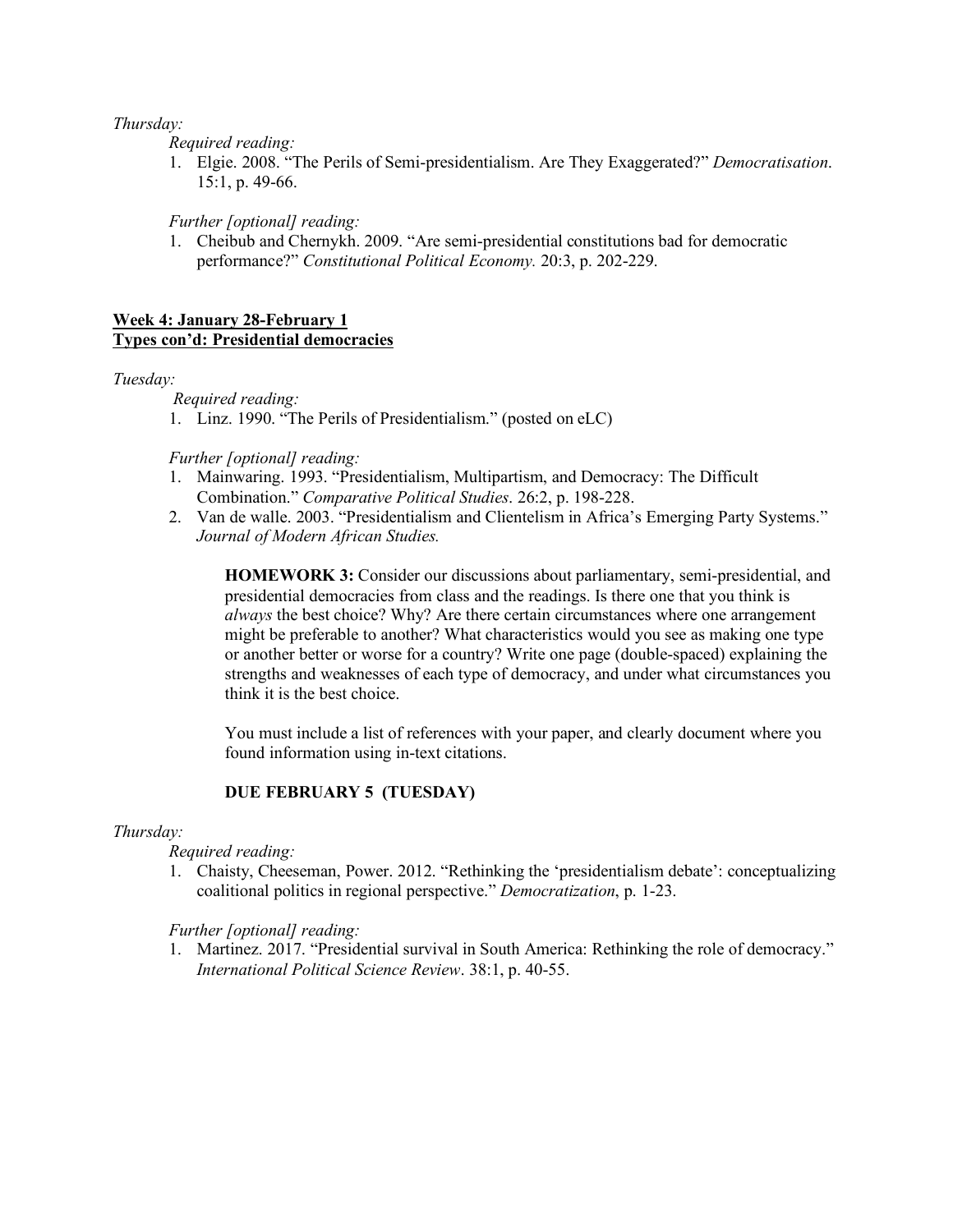# **Week 5: February 4-8 Executive-Legislative Relations: Making Governments**

*Tuesday:* Who gets to be in the government?

*Required reading:*

- 1. Cheibub, Przeworski, Saiegh. 2004. "Government Coalitions and Legislative Success under Presidentialism and Parliamentarism." *British Journal of Political Science.* 34, p. 565-587.
- 2. Golder, Golder, Siegel. 2012. "Modeling the Institutional Foundation of Parliamentary Government Formation." *The Journal of Politics.* 74:2, p. 427-445.

*Further [optional] reading:*

- 1. Amorim-Neto. 2006. "The Presidential Calculus: Executive Policy Making and Cabinet Formation in the Americas." *Comparative Political Studies.* 39:4, p. 415-440.
- 2. Martin and Stevenson. 2001. "Government Formation in Parliamentary Democracies." *American Journal of Political Science*. 45:1, p. 33-50.
- 3. Golder. 2010. "Bargaining Delays in the Government Formation Process." *Comparative Political Studies.* 43:1, p. 3-32.

# **BRING HOMEWORK 3 TO CLASS TO TURN IN**

*Thursday:* How are ministerial portfolios shared?

*Required reading:*

1. Ariotti and Golder. 2018. "Partisan Portfolio Allocation in African Democracies." *Comparative Political Studies.*

*Further [optional] reading:*

- 1. Gamson. 1961. "A Theory of Coalition Formation." *American Sociological Review.* 26, p. 373-382.
- 2. Warwick and Druckman. 2006. "The Portfolio Allocation Paradox: An Investigation into the Nature of a Very Strong but Puzzling Relationship." *European Journal of Political Research.* 45, p. 635-665.
- 3. Bassi. 2013. "A Model of Endogenous Government Formation." *American Journal of Political Science.* 57:4, p. 777-793.
- 4. Golder and Thomas. 2014. "Portfolio Allocation and the Vote of No Confidence." *British Journal of Political Science*. 44, p. 29-39.

**HOMEWORK 4:** Find an article in the news that discusses the formation of a coalition government. Write a one page (double-spaced) summary describing: 1) Whether the country is presidential, semi-presidential, or parliamentary; 2) Which parties are involved in the government; 3) Details about the negotiation process that led to the formation of the coalition government; 4) When the last elections were held prior to the formation of this government. Note: The best assignments will likely require you to use more than one article to gather all of this information and discuss it adequately. If you speak another language that is of use, feel free to use resources in that language (i.e. French, Spanish, Chinese, Wolof, Arabic, etc.) to help you in your research.

You must include a list of references with your paper, and clearly document where you found information using in-text citations.

# **DUE FEBRUARY 14 (THURSDAY)**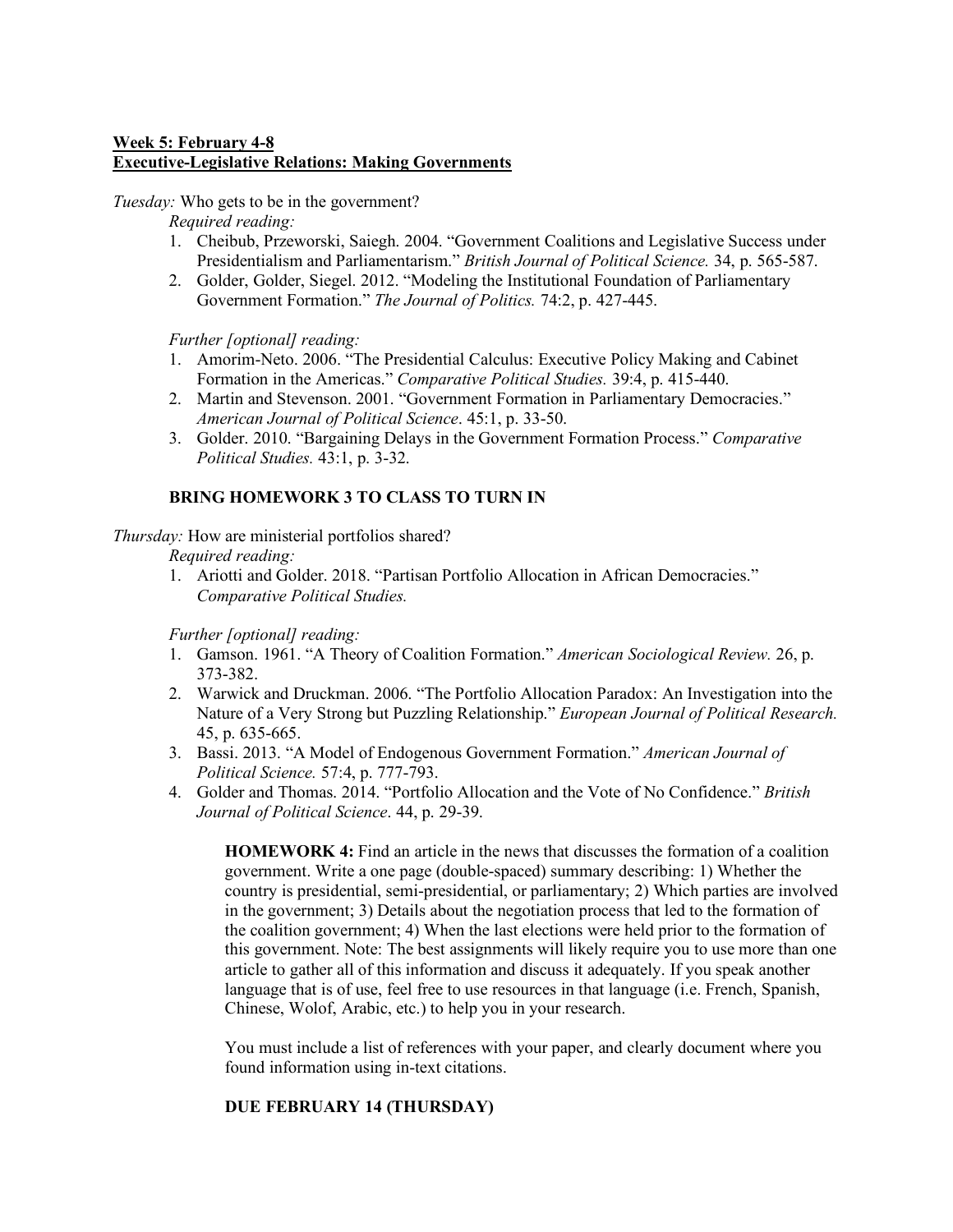## **Week 6: February 11-15 Executive-Legislative Relations: Breaking Governments**

## *Tuesday:*

*Required reading:*

1. Cheibub and Limongi. 2002. "Democratic Institutions and Regime Survival: Parliamentary and Presidential Democracies Reconsidered." *Annual Review of Political Science*. 5, p. 151- 179.

# *Thursday:* "Strategery"

# *Required reading:*

- 1. Mershon. 1996. "The Costs of Coalition: Coalition Theories and Italian Governments." *American Political Science Review.* 90:3, p. 534-554.
- 2. Huber. 1996. "The Vote of Confidence in Parliamentary Democracies." *American Political Science Review.* 90:2, p. 269-282.

# *Further [optional] reading:*

- 1. Warwick. 1992. "Ideological Diversity and Government Survival in Western European Parliamentary Democracies." *Comparative Political Studies.* 25:3, p. 332-361.
- 2. Bergman, Ersson, Hellström. 2015. "Government formation and breakdown in Western and Central Eastern Europe." *Comparative European Politics*. 13:3, p. 345-375.
- 3. Druckman and Thies. 2002. "The Importance of Concurrence: The Impact of Bicameralism on Government Formation and Duration." *American Journal of Political Science*. 46:4, p. 760-771.

# **BRING HOMEWORK 4 TO CLASS**

## **Week 7: February 18-22 Elections and Electoral Integrity**

*Tuesday:* Assessing election quality

*Required reading:*

1. Norris, Frank, Martinez i Coma. "Assessing the Quality of Elections." *Journal of Democracy*. 24:4, p. 124-135.

*Further [optional] reading:*

1. Matthews. 2016. "North Carolina "can no longer be classified as a full democracy"." Vox. [Also follow link to Andrew Gelman's blog at the end for a debate about the validity of the EIP claims]

# *Thursday:* Observing elections

*Required reading:*

1. Hyde and Marinov. 2014. "Information and Self-Enforcing Democracy: The Role of International Election Observation." *International Organization*. 68, p. 329-359.

# *Further [optional] reading:*

1. Ichino and Schündeln. 2012. "Deterring or Displacing Electoral Irregularities? Spillover Effects of Observers in a Randomized Field Experiment in Ghana." *Journal of Politics*. 74:1, p. 292-307.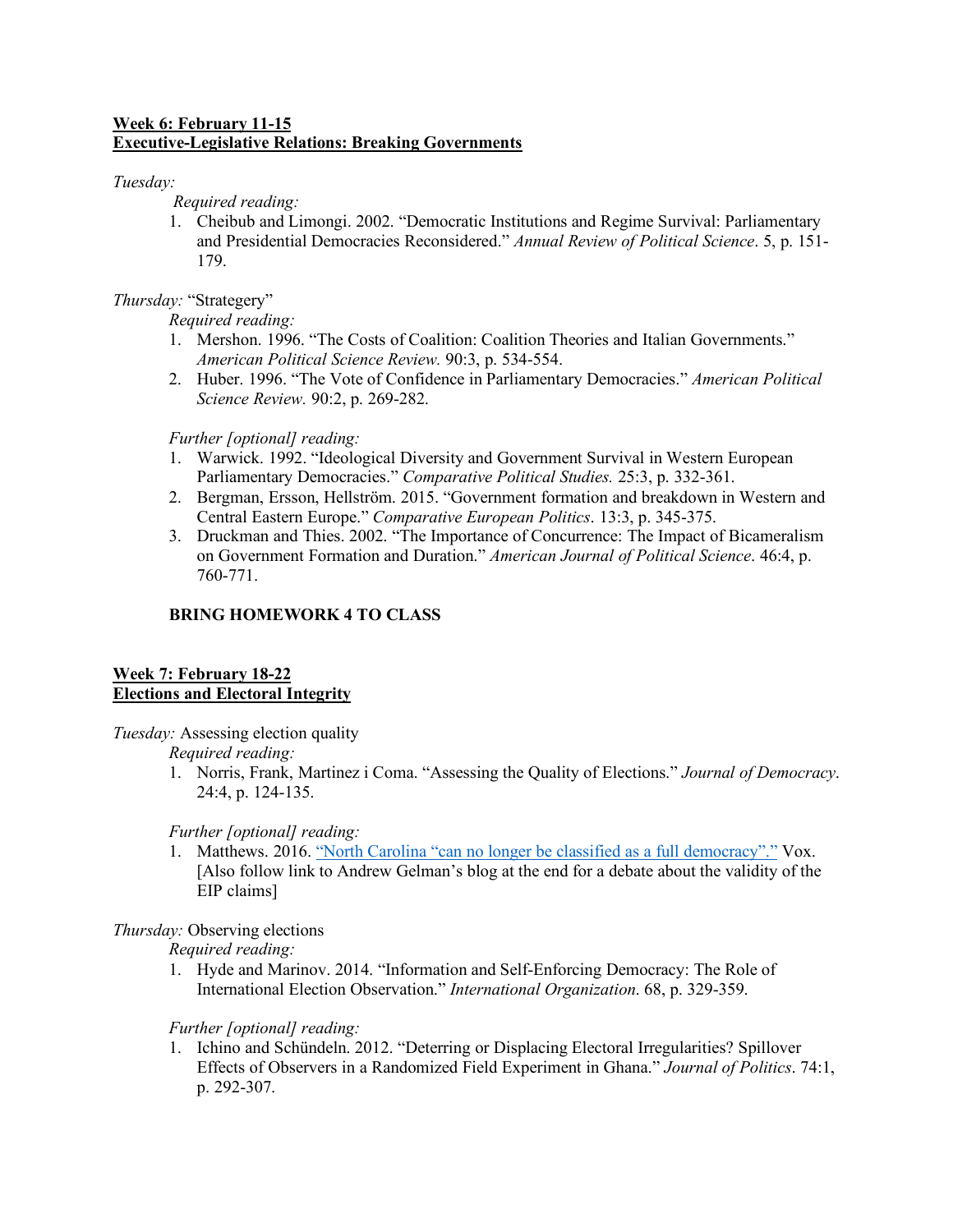2. Hyde. 2011. "Catch Us If You Can: Election Monitoring and International Norm Diffusion." *American Journal of Political Science*. 55:2, p. 356-369.

# **Week 8: February 25-March 1 Electoral Systems**

*Tuesday:* Majoritarian electoral systems (SMDP, SNTV, AV, TRS)

*Required reading:*

1. Clark, Golder, Golder. 2017. *Principles of Comparative Politics*. p. 534-548 (posted on eLC)

*Further [optional] reading:*

1. Carey and Shugart. 1995. "Incentives to Cultivate a Personal Vote: Rank Ordering of Electoral Formulas." *Electoral Studies*. 14:4, p. 417-439.

\*REVIEW SESSION at the end of class\*

**Note:** No homework will be due this week. If you have questions on the material covered up until this week, be sure to bring them – when everyone is out of questions, class will end!

*Thursday:* MIDTERM EXAM (in class)

# **Week 9: March 4-8 Electoral Systems (Con'd) and Their Consequences**

*Tuesday:* Proportional (and mixed) electoral systems (Closed/Open list PR, STV)

*Required reading:*

1. Clark, Golder, Golder. 2017. *Principles of Comparative Politics*. p. 549-569 (posted on eLC)

*Further [optional] reading:*

1. Golder. 2005. "Democratic electoral systems around the world, 1946-2000." *Electoral Studies*. 24, p. 103-121.

## *Thursday:* Types of representation

*Required reading:*

1. Krook and O'Brien. 2010. "The Politics of Group Representation: Quotas for Women and Minorities Worldwide." *Comparative Politics*. 42:3, 253-272.

*Further [optional] reading:*

- 1. O'Brien and Rickne. 2016. "Gender Quotas and Women's Political Leadership." *American Political Science Review*. 110:1, p.112-126.
- 2. Caul Kittilson and Schwindt-Bayer. 2010. "Engaging Citizens: The Role of Power-Sharing Institutions." *The Journal of Politics*. 72:4, p.990-1002.

**Week 10: March 11-15 SPRING BREAK**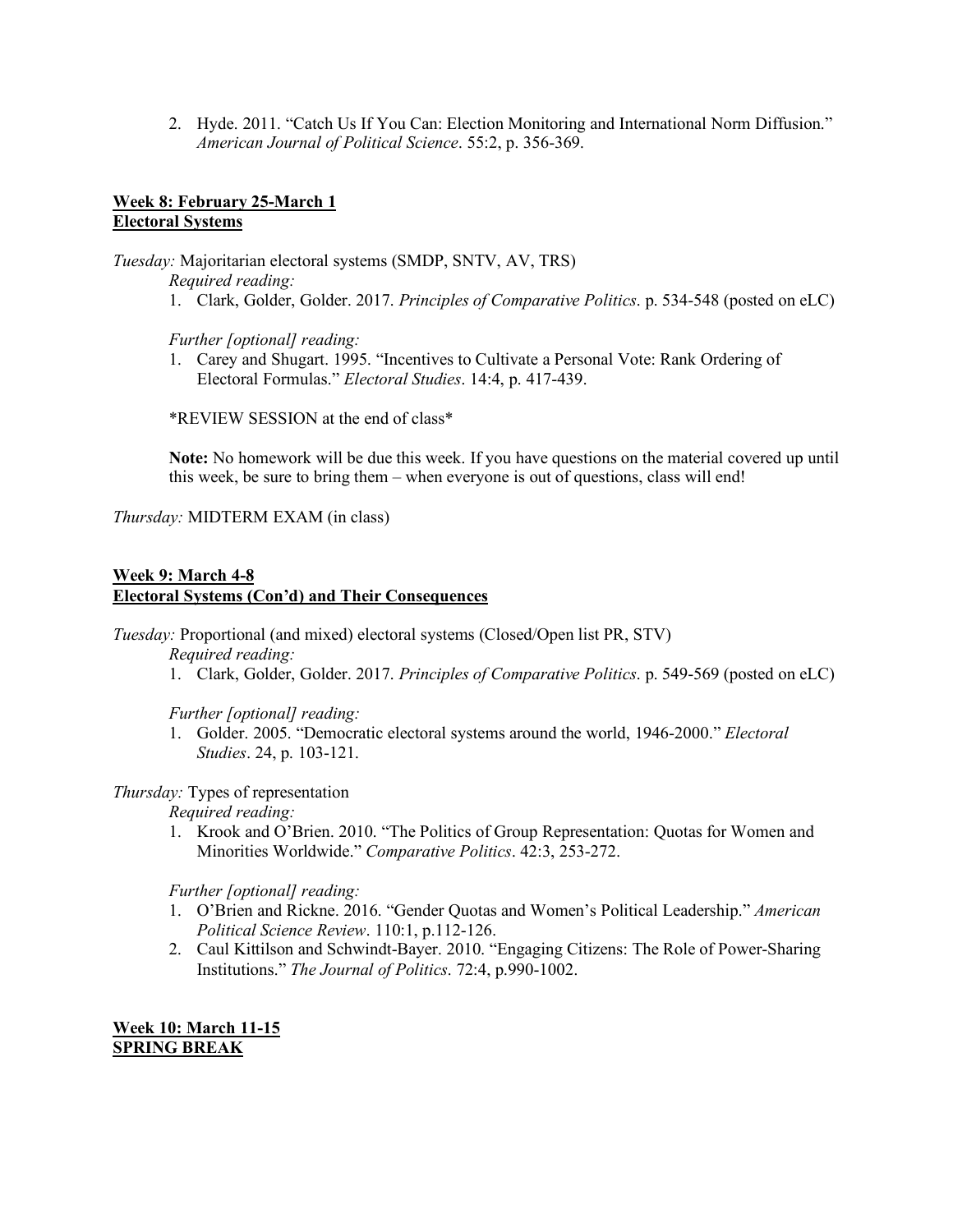### **Week 11: March 18-22 Parties and Party Systems**

## *Tuesday:* Duverger's Theory

*Required reading:*

1. Clark and Golder. 2006. "Rehabilitating Duverger's Theory: Testing the Mechanical and Strategic Modifying Effects of Electoral Law"

*Further [optional] reading:*

- 1. Amorim Neto and Cox. 1997. "Electoral Institutions, Cleavage Structures, and the Number of Parties." *American Journal of Political Science*. 41:1, p. 149-174.
- 2. Duverger. 1963 [1954]. *Political Parties: Their Organization and Activity in the Modern State*. New York: Cambridge University Press.

## *Thursday:* Party systems outside of Western Europe

*Required reading:*

- 1. Lindberg. 2007. "Institutionalization of Party systems? Stability and Fluidity Among Legislative Parties in Africa's Democracies." *Government and Opposition*. 42:2, p. 215-241.
- 2. Mainwaring and Torcal. 2006. "Party System Institutionalization and Party System Theory After the Third Wave of Democratization." *Handbook of Party Politics.* p. 204-227. (eLC)

*Further [optional] reading:*

- 1. Mainwaring and Scully. 1995. *Building Democratic Institutions: Party Systems in Latin America*. Stanford, CA: Stanford University Press.
- 2. Tavits. 2005. "The Development of Stable Party Support: Electoral Dynamics in Post-Communist Europe." 49:2, p. 283-298.
- 3. Moser. 1999. "Electoral Systems and the Number of Parties in Postcommunist States." *World Politics*. 51, p.359-84.
- 4. Kuenzi and Lambright. 2001. "Party System Institutionalization in 30 African Countries." *Party Politics*. 7:4, p.437-468.

### **Week 12: March 25-29 More Parties**

*Tuesday:* Dominant parties

*Required reading:*

1. van de Walle. 2003. "Presidentialism and Clientelism in Africa's Emerging Party Systems." *Journal of Modern African Studies.* 41:2, p.297-321.

# *Thursday:* Ethnic parties

*Required reading:*

1. Chandra. 2005. "Ethnic Parties and Democratic Stability." *Perspectives on Politics.* 3:2, p. 235-252.

# *Further [optional] reading:*

- 1. Posner. 2004. "The Political Salience of Cultural Difference: Why Chewas and Tumbukas are Allies in Zambia and Adversaries in Malawi." *American Political Science Review.* 98, p. 529- 545.
- 2. Basedau and Stroh. 2012. "How Ethnic are African parties really? Evidence from four Francophone countries." *International Political Science Review*. 33:1, p. 5-24.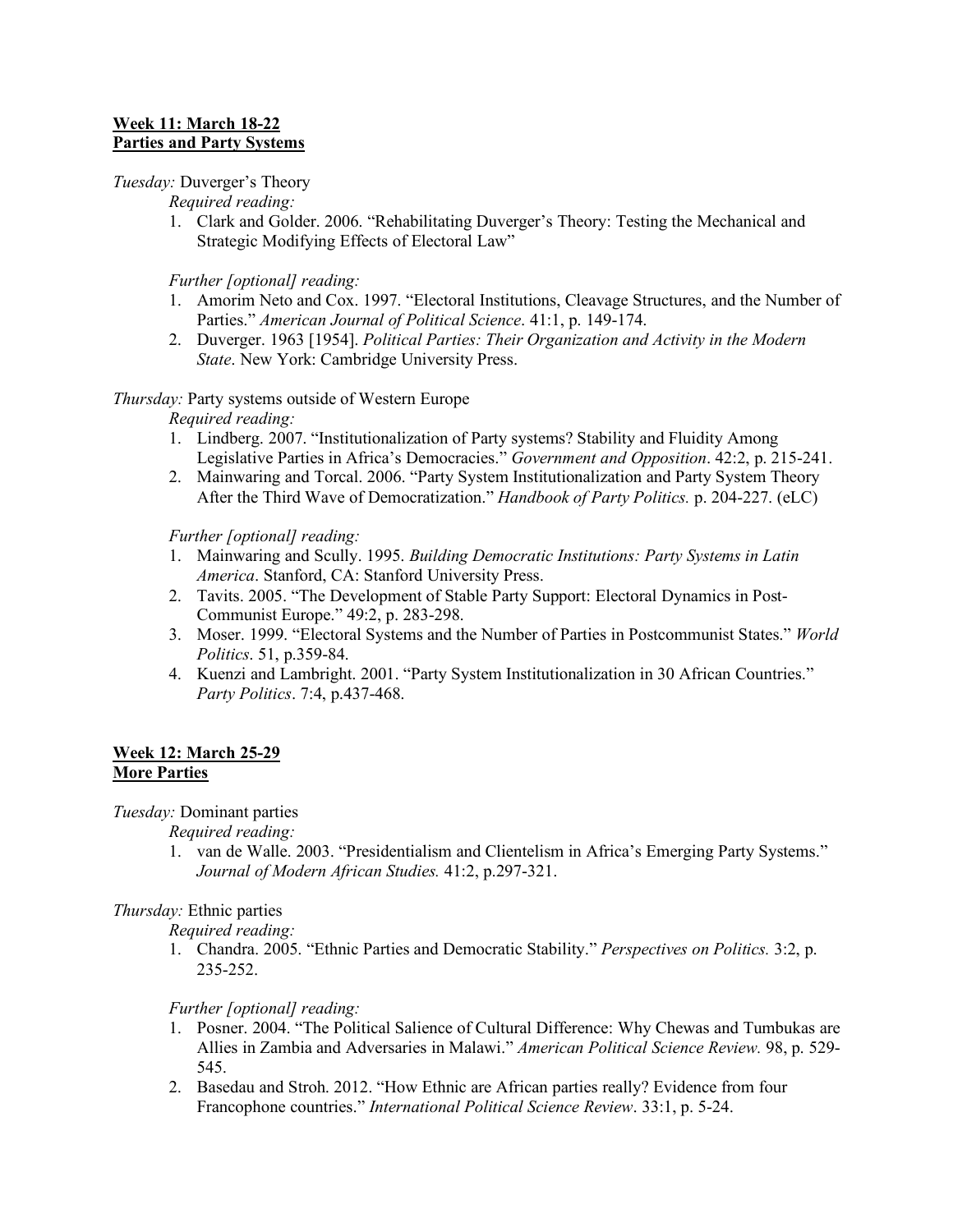### **Week 13: April 1-5 Legislatures**

### *Tuesday:*

*Required reading:*

- 1. Fish. 2006. "Stronger Legislatures, Stronger Democracies." *Journal of Democracy*. 17:1, p. 5-20.
- 2. Barkan. 2008. "Legislatures on the Rise?" ." *Journal of Democracy.* 19:2, p. 124-137.

**HOMEWORK 5:** Think about everything we've covered regarding electoral systems and the incentives they create, party systems, and executive-legislative relations (etc.). What do you see as essential to the creation of an effective legislature? What do you think promotes good legislative practice, both with regards to accountability to constituents and with respect to relations with the executive? If you were tasked with improving the capacity of a legislature in a developing democracy, what sorts of recommendations would you make? Be sure to consider trade-offs that come from combining different types of institutions.

You must include a list of references with your paper, and clearly document where you found information using in-text citations.

# **DUE APRIL 9 (TUESDAY)**

*Thursday:* NO CLASS (CONFERENCE)

#### **Week 14: April 8-12 Informal Institutions**

*Tuesday:* Overview of informal institutions

*Required reading:*

1. Helmke and Levitsky. 2004. "Informal Institutions and Comparative Politics: A Research Agenda." *Perspectives on Politics*. 2:4, p. 725-740.

### **BRING HOMEWORK 5 TO CLASS TO TURN IN**

*Thursday :* Examples of information institutions

*Required reading:*

- 1. Woods. 1992. "Civil Society in Europe and Africa: Limiting State Power through a Public Sphere." *African Studies Review*. 35:2, p. 77-100.
- 2. Mueller. 2018. "Personal Politics Without Clientelism? Interpreting Citizen-Politician Contact in Africa." *African Studies Review*. 61:2, p. 28-54.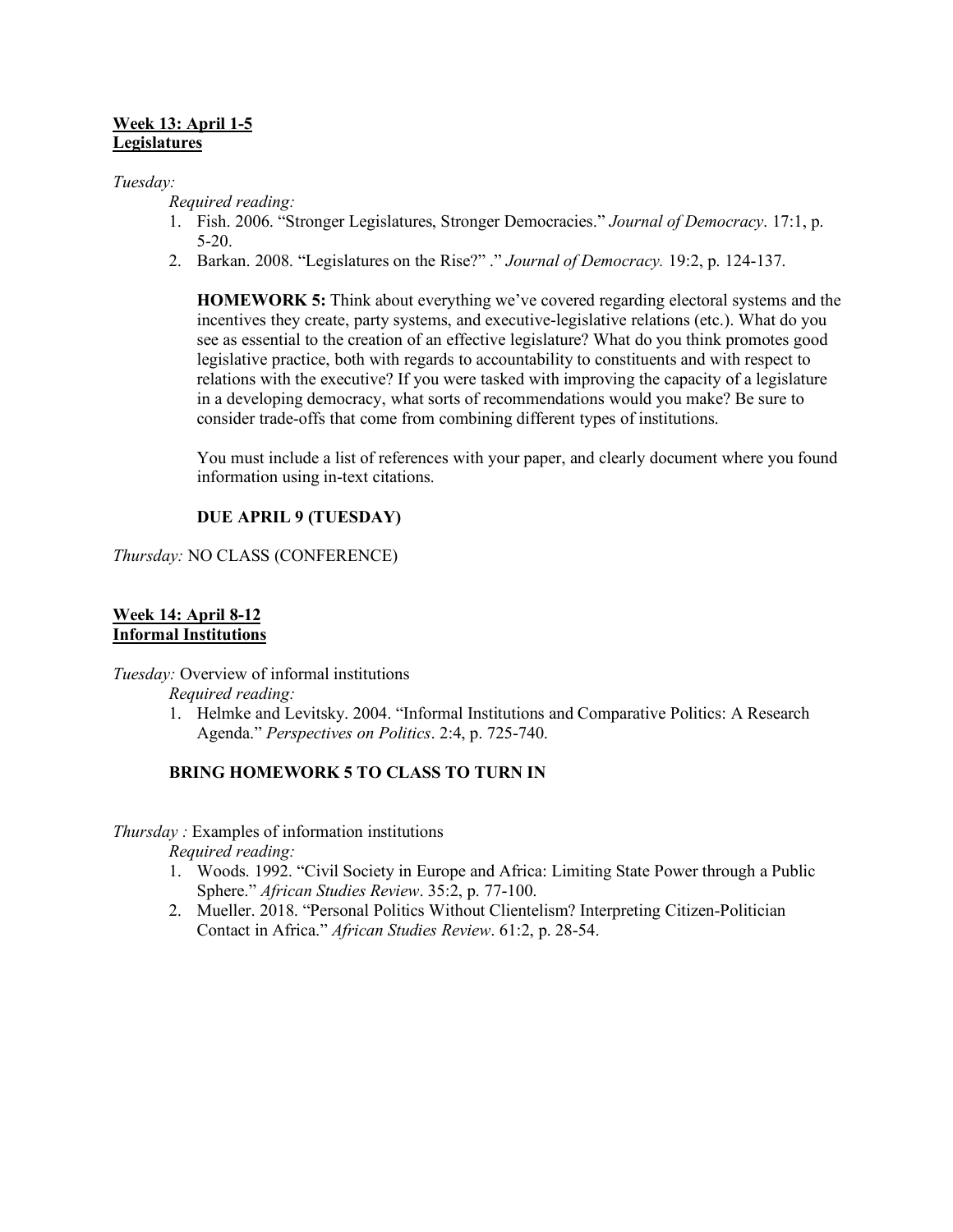### **Week 15: April 15-18 Institutions in Autocracies**

*Tuesday:* Why build institutions in an autocracy?

*Required reading:*

1. Kendall-Taylor and Frantz. 2014. "Mimicking Democracy to Prolong Autocracies." *The Washington Quarterly.* 37:4, p. 71-84.

*Further [optional] reading:*

1. Gandhi and Przeworski. 2007. "Authoritarian Institutions and the Survival of Autocrats." *Comparative Political Studies.* 40:11, p. 1279-1301.

**HOMEWORK 6:** Use the Polity dataset to identify a country that is coded as a dictatorship (-6 to -10) or an "anocracy"/ "mixed regime" (-5 to 5). Research the tactics used by that country's leaders in the past five years to consolidate power through authoritarian institutions. Discuss the creation and reinforcement of authoritarian institutions in your country. Next, imagine you work for an NGO or government institution with an interest in promoting democracy: What sorts of challenges do you see in dismantling these types of institutions? Can they be co-opted into transitional democratic institutions? What proposals would you have for improving democratic institutions in your country?

You must include a list of references with your paper, and clearly document where you found information using in-text citations.

# **DUE APRIL 23 (TUESDAY)**

*Thursday*: Authoritarian Institutions

*Required reading:*

- 1. Donno. 2013. "Elections and Democratization in Authoritarian Regimes." *American Journal of Political Science*. 57:3, p. 703-716.
- 2. Jensen, Malesky, and Weymouth. 6 June 2014. "What good is a fake legislature?" *The Monkey Cage Blog (The Washington Post).*

*Further [optional] reading:*

- 1. Simpser. 2013. *Why Governments and Parties Manipulate Elections*. Cambridge University Press. [Chapter 1 is available for free online!]
- 2. Knutsen, Nygard, and Wig. "Autocratic Elections: Stabilizing Tool or Force for Change?" *World Politics.* 69:1, p.98-143.
- 3. Jensen, Malesky, and Weymouth. 2013. "Unbundling the Relationship between Authoritarian Legislatures and Political Risk." *British Journal of Political Science*. 44, p.655-684.
- 4. Wilson and Wright. 2015. "Authoritarian Legislatures and Expropriation Risk." *British Journal of Political Science*. 47, p.1-17.